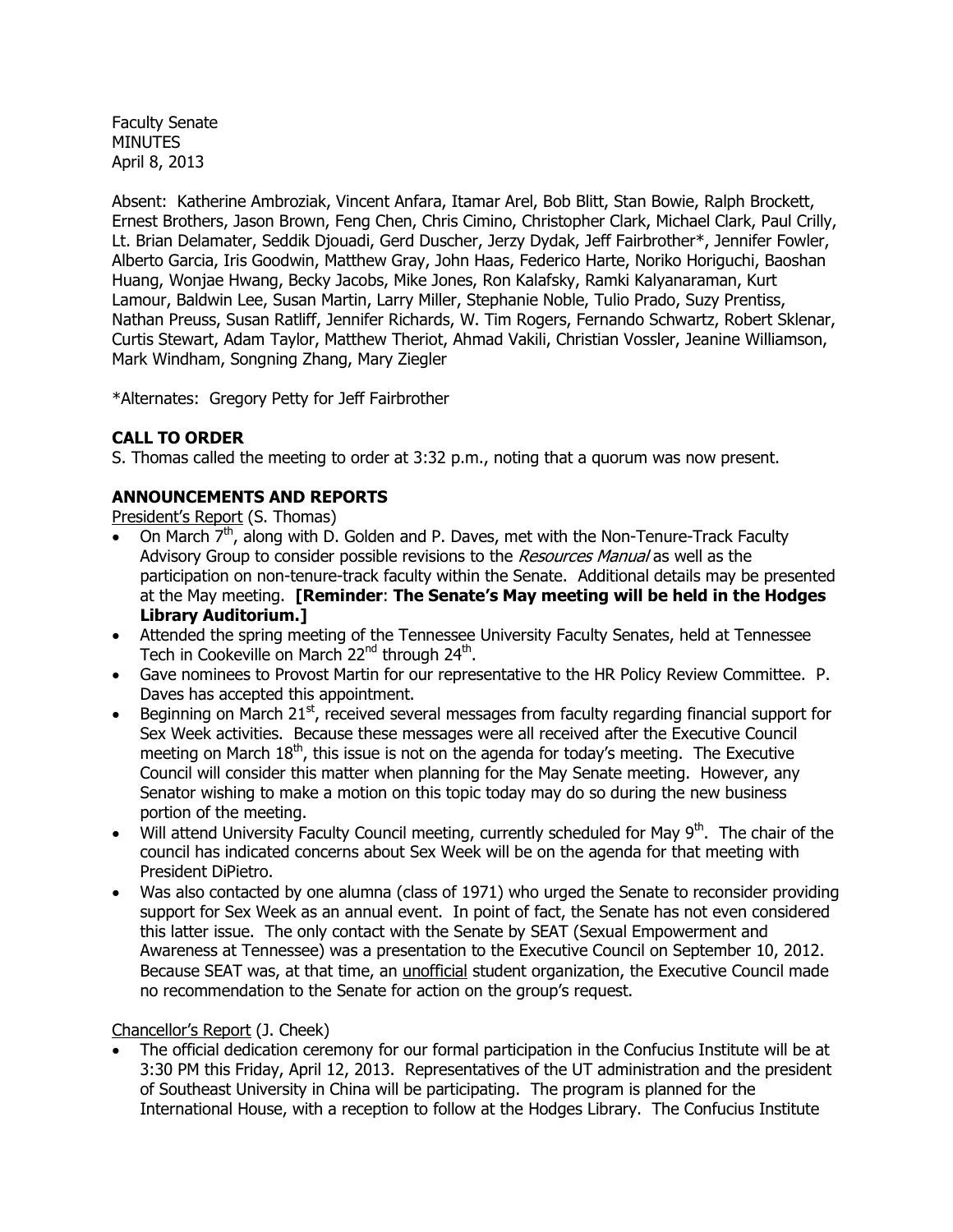will increase our abilities to teach about Chinese language, history and customs. It is a very prestigious step for our university.

- Although an amendment has been offered to the state budget to exclude University of Tennessee employees from the 1.5 percent salary increase for state employees, this amendment is not expected to pass. The state is still expected to fund 55 percent of the salary increase, with the balance to come from tuition.
- Because UTIA is a non-formula unit, it was not included in the Governor's budget initially; this has been rectified.
- The UT Botanical Gardens has been designated as the official gardens of Tennessee.
- The Incentive Plan for Professors, scheduled for discussion during today's meeting, will be an important mechanism for improving salaries within this segment of our faculty. Data show that it is within this portion of our faculty that we are the most behind our peer and aspirational peer institutions. We have made recent gains at the associate professor level.
- Progress has been seen in promoting sponsored department chairs and professorships. Over the past 18 months, through an unofficial campaign to incentive contributions for this purpose, we have funded 32 such positions. This is more progress than we saw in the previous seven years.
- Acknowledged that some have disagreed with the decision to withdraw academic funding for Sex Week activities. The Chancellor's Cabinet spent many hours discussing these matters. While fully supporting the rights of students to organize groups and for those groups to plan events using student fees, the use of state tax dollars and/or tuition dollars for these purposes is a different matter. Concerns about this issue were raised by several legislators and other constituents (parents, students, faculty members, staff, alumnae and supporters). After weighing all this input, I made the decision that I believed was in the best interests of the university as a whole. My goal is always to keep the university moving forward, to be a greater university. Take, for example, the recent accreditation of our music program; we have a very good program now, but we should want it to be better tomorrow than it is today.
- In response to a question about funding for Space Institute: these salary increases was already a part of the governor's budget.
- In response to a question about merit increases: we have to wait until the state budget is finalized, but the hope is to have the same range of increases as the past two years.

Provost's Report (S. Martin) No report.

# **APPROVAL OF MINUTES**

S. Thomas asked for additions or corrections to the minutes for the Faculty Senate on March 4, 2013. He noted that in the minutes March 4, 2013, and February 4, 2013, the lists of Alternates present were incorrectly labeled as "Guests." Since no other changes were suggested, by common consent this correction will be made to both sets of minutes and the minutes from March 4, 2013, were otherwise accepted as presented.

### **UNFINISHED BUSINESS**

Athletics Committee: Change in Charge (J. Koontz)

S. Thomas noted that the new charge for the Athletics Committee had been posted as an attachment for the March 4, 2013, meeting but this matter been postponed until this meeting. J. Koontz explained the new charge, which describes the committee's functioning and oversight of the relations of student athletes and academics in a less proscriptive manner than the previous charge. While noting that there was no vote required on this matter, he offered to address any questions about the charge or the committee's functions.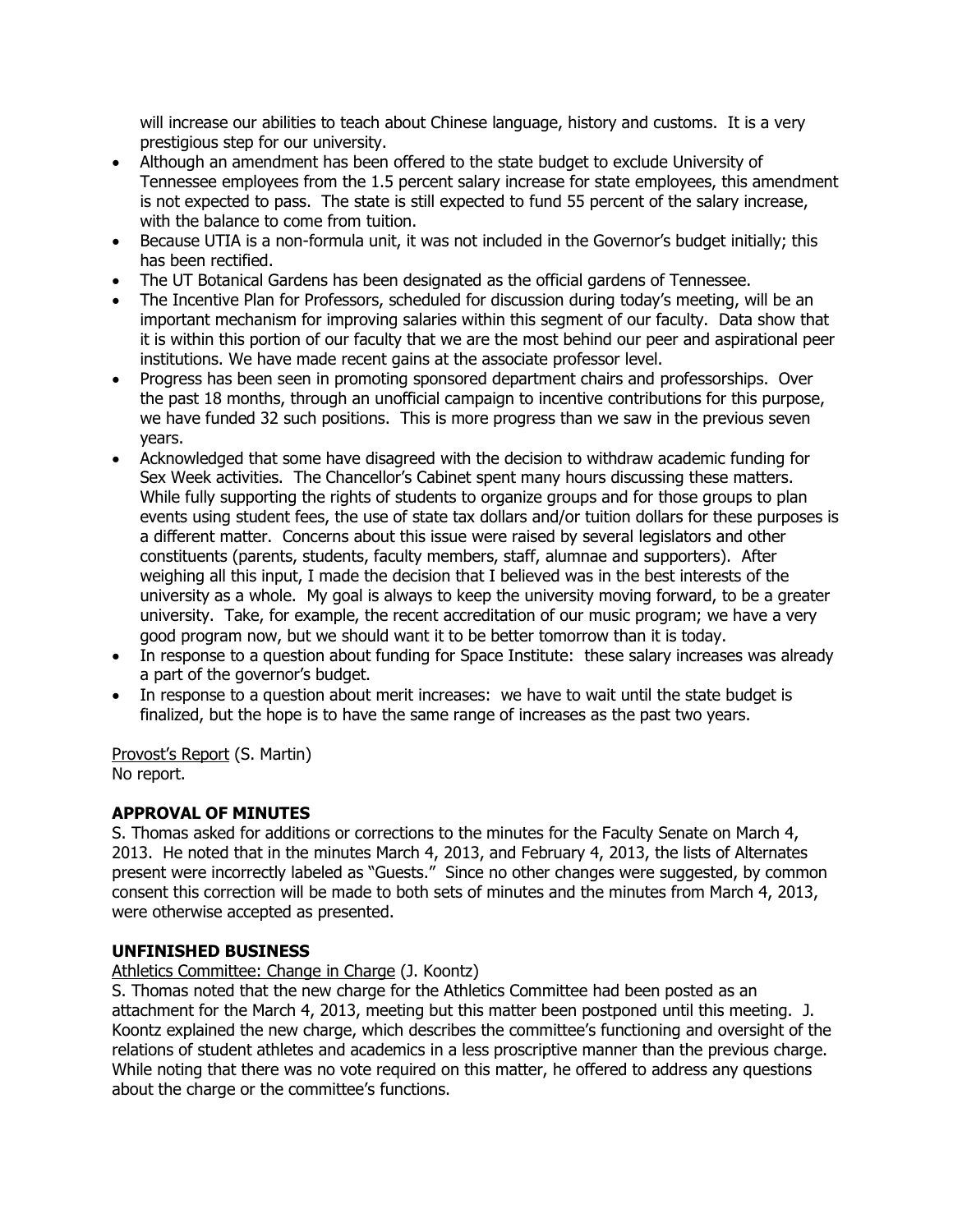Noting that the women's athletics had an excellent record as a separate program, J. Hall asked if any problems have been reported to the committee since the men's and women's programs were merged. Koontz cited Donna Thomas (who has been in her position as a Senior Associate Athletics Director for about eight months) as saying she had not seen gender bias in the Athletics Departments' operations. However, if anyone has specific examples of problems, the committee is open to receiving such reports and will investigate them as fully as possible.

C. Shepherd reported being approached by students who are unhappy about religious and/or homophobic attitudes by some in leadership positions with the Athletics Department. Koontz repeated that the committee needed specific incidents to investigate. It is sometimes suggested that faculty members are being coerced to give student athletes better grades. Again, specific examples of such incidents are needed. He promised that the committee would ask the hard questions; he could not promise that all the questions would be answered.

J. Koontz observed that the Thornton Center tracks progress made by student athletes towards graduation, to insure that certain minimum requirements are met. In his opinion, one of the most impressive comments by the new director of the Thornton Center (made during his interview) was that he did not want to just reach these minimum requirements but he wanted to strive for excellence on the part of all the student athletes.

Benefits and Professional Development Committee: Response to Chancellors' Letter (S. Milewski) S. Milewski noted that the committee had used the comments provided during the March Senate meeting to revise the response to the January letter from Chancellors Cheek and Arrington concerning the Senate's resolution on benefit equality. He asked if there were any questions about the response as it now stands. The discussion that followed considered a number of facets.

- Clearer input from the senate would help the committee determine what the next steps should be.
- The Vice Chancellor for Diversity should be involved in this discussion, once he is in place.
- There will be no quick and easy answer. It will be a long process, but we need to keep pressing forward and keep attention on how peer institutions are progressing.
- Disappointment was expressed with the politics of the situation.
- Our individual involvement in the political process, personally meeting candidates to share concerns and to learn their stands on issues, is our best hope for change.

M. Griffin observed that the second sentence in the first paragraph was actually a sentence fragment. By common consent, the words "are due" were inserted, so the sentence now reads as "Special thanks are due …"

S. Thomas called for a vote on the committee's response, as revised. The response was accepted by voice vote, with two abstentions noted.

### **REPORTS OF STANDING COMMITTEES**

Committee on Nominations and Appointments (D. Golden)

D. Golden reported that delays have been experienced in some election of new Senators when the caucus listserv lacked non-tenure-track teaching faculty. These lists are being updated so elections may proceed soon. Candidates are still needed for the position of president-elect.

#### **NEW BUSINESS**

Resolutions from the Faculty Affairs Committee (P. Daves)

(a) P. Daves presented a resolution from the Faculty Affairs Committee to remove from the Faculty Handbook all the current appendices. The contents of these appendices have not